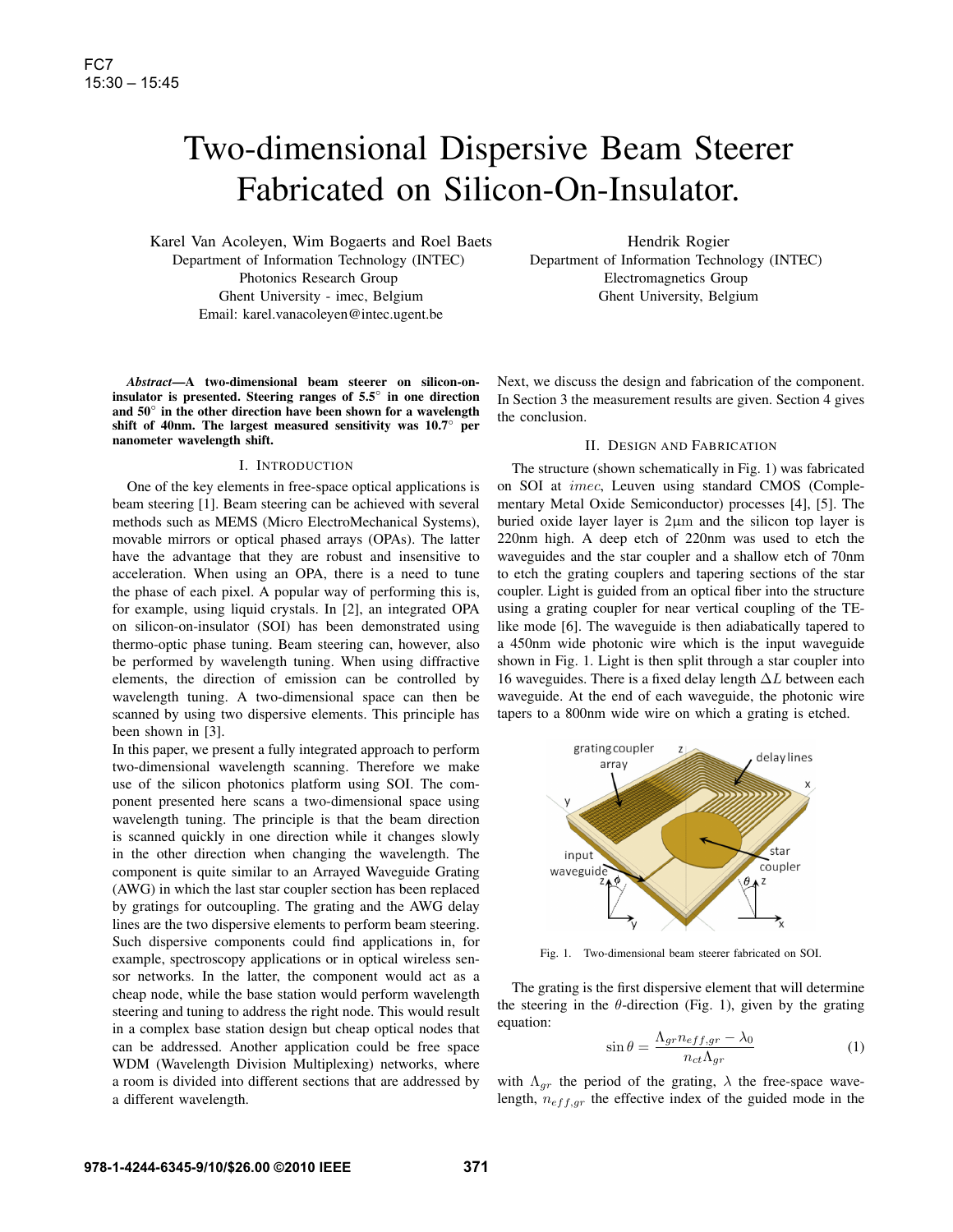grating area and  $n_{ct}$  the refractive index of the background which is air  $(n_{ct} = 1)$  in this case. The steering speed is given by

$$
\frac{d\theta}{d\lambda} \approx \frac{d\sin\theta}{d\lambda} = \frac{dn_{eff,gr}}{d\lambda} - \frac{1}{\Lambda_{gr}} \tag{2}
$$

where the approximation is valid when the angle  $\theta$  is relatively small. Note the dispersion factor  $dn_{eff,qr}/d\lambda$ , which cannot be neglected. The dispersion is about  $-8.9 \times 10^{-4}$ /nm for a 70nm deep etched grating in a 800nm wide waveguide.

The delay lines will now determine the steering in the  $\phi$ direction (Fig. 1). The grating couplers are placed in an  $N$ array configuration with positions  $s_n = n\Lambda_y \mathbf{u}_y$  with  $\Lambda_y$  the spacing of the elements in the y-direction and  $n = 0 \dots N-1$ . The far field can be calculated by multiplication of the far field of one grating coupler with the array factor  $T$  [7]:

$$
T = \sum_{n=0}^{N-1} A_n e^{-j\beta_n} e^{j\mathbf{k} \cdot \mathbf{s}_n} = \sum_{n=0}^{N-1} A_n e^{-j\beta_n} e^{jk_0 [n\Lambda_y \sin \phi]} \tag{3}
$$

where  $\beta_n$  is the phase delay between the elements, k is the wave vector (in air) with magnitude  $k_0$  and  $A_n$  is the amplitude of each element which is further assumed to be 1. The length difference  $\Delta L$  results in a phase delay of:

$$
\beta_n = n_{eff} \frac{2\pi}{\lambda} n \Delta L \tag{4}
$$

with  $n_{eff}$  the effective index of the fundamental TE-like mode. The array factor can then be calculated in closed form:

$$
T = e^{j \left[ (k_0 \Lambda_y \sin \phi - k_0 n_{eff} \Delta L) \frac{N-1}{2} \right]} \frac{\sin \left( N \frac{k_0 \Lambda_y \sin \phi - k_0 n_{eff} \Delta L}{2} \right)}{\sin \left( \frac{k_0 \Lambda_y \sin \phi - k_0 n_{eff} \Delta L}{2} \right)}
$$
(5)

The array factor is maximum in the  $\phi$ -direction for

$$
\sin \phi = q \frac{\lambda}{\Lambda_y} + \frac{n_{eff} \Delta L}{\Lambda_y} \tag{6}
$$

with q an integer. Due to the delay lines, the absolute value of q will be large. The beams will shift at a rate of

$$
\frac{d\phi}{d\lambda} \approx \frac{d\sin\phi}{d\lambda} = \frac{q}{\Lambda_y} + \frac{dn_{eff}}{d\lambda} \frac{\Delta L}{\Lambda_y}
$$
(7)

where the angle  $\phi$  is assumed to be relatively small. Note that  $q$  will be negative so that the beam will shift in the negative  $\phi$ -direction for increasing wavelength. To reduce the effect of phase noise in the delay lines due to fabrication tolerances, the delay lines are tapered to a 800nm wide waveguides. The effective index at  $\lambda = 1550$ nm for this wire is  $n_{eff} \approx 2.648$ . There are two main contributions to the dispersion: material dispersion and waveguide dispersion. Whereas the former is relatively weak for the wavelength range considered here, the latter can have a significant influence due to the extremely high confinement in the small photonic wires. The change of  $n_{eff}$  with wavelength is negative as well and is about  $-8.2 \times 10^{-4}$ /nm around  $\lambda = 1550$  nm for a 800nm wide wire. This influence is reduced by having a wider waveguide. For comparison, this dispersion value is about −0.013/nm in a 450nm wide wire. However, the factor  $\Delta L/\Lambda_y$  can become large so that the influence of dispersion cannot be neglected. Different wavelength scanners were fabricated and measured. The gratings were etched in a 800nm wide wire with a period of 670nm and a fill factor of 50%. The effective index of the grating area is then about 2.48. Eq. (1) then gives a mean outcoupling angle  $\theta_0 = 9.6^\circ$  at  $\lambda = 1550$ nm. The steering speed given by Eq. (2) is then  $d\theta/d\lambda \approx 0.137^{\circ}/nm$ . The spacing of the gratings was  $\Lambda_y = 2\mu m$ . The steering speed in the  $\phi$ -direction given by Eq. (7) depends mainly on the length difference  $\Delta L$  and is summarized in Table I for the fabricated components.

| a      | $d\phi/d\lambda$ ( $\degree$ /nm) (theory) | $d\phi/d\lambda$ ( $\degree$ /nm) (meas.) |
|--------|--------------------------------------------|-------------------------------------------|
| $-50$  | $-2.12$                                    | $-2.16$                                   |
| $-100$ | $-4.24$                                    | $-4.37$                                   |
| $-150$ | $-6.36$                                    | $-6.47$                                   |
| $-200$ | $-8.47$                                    | $-8.69$                                   |
| $-250$ | $-10.60$                                   | $-10.72$                                  |
|        |                                            |                                           |

TABLE I

THEORETICAL AND MEASURED RESULTS OF THE FABRICATED **COMPONENTS** 

#### III. MEASUREMENT RESULTS

A Fourier imaging setup was used to investigate the far field pattern of the components as shown in Fig. 2 [8]. The far field is imaged onto the back-focal plane of a microscope objective (MO). In this plane, one point corresponds to a specific direction of emission. This plane is then brought back to the infrared camera by means of two lenses. The numerical aperture (NA) of the microscope objective determines the maximum direction of emission that is captured by the measurement setup. An MO with a NA of 0.5 was used meaning that the maximum angle with respect to the normal of the surface that can be measured is 30◦.



Fig. 2. A Fourier imaging setup was used to measure the far field of the beam steerers.

Fig. 3 shows the far field pattern of one of the beam steerers with  $q = -250$  at ten different wavelengths. The FWHMwidth (full-width-half-maximum) is about 2.5 $\degree$  in both the  $\theta$ and  $\phi$ -direction. Due to the spacing of 2 $\mu$ m, there is more than one lobe emitted by the array, not visible in Fig. 3. These are spaced about  $a\sin(\lambda/\Lambda_v)$  which is about 50.8° at a wavelength of 1550nm.

In order to scan the complete 2D space, the beam should shift  $50^\circ$  in the  $\phi$ -direction when it has shifted 2.5° in the  $\theta$ -direction (as the FWHM beam width is 2.5<sup>°</sup>). The latter happens over a wavelength range of about 18nm. The